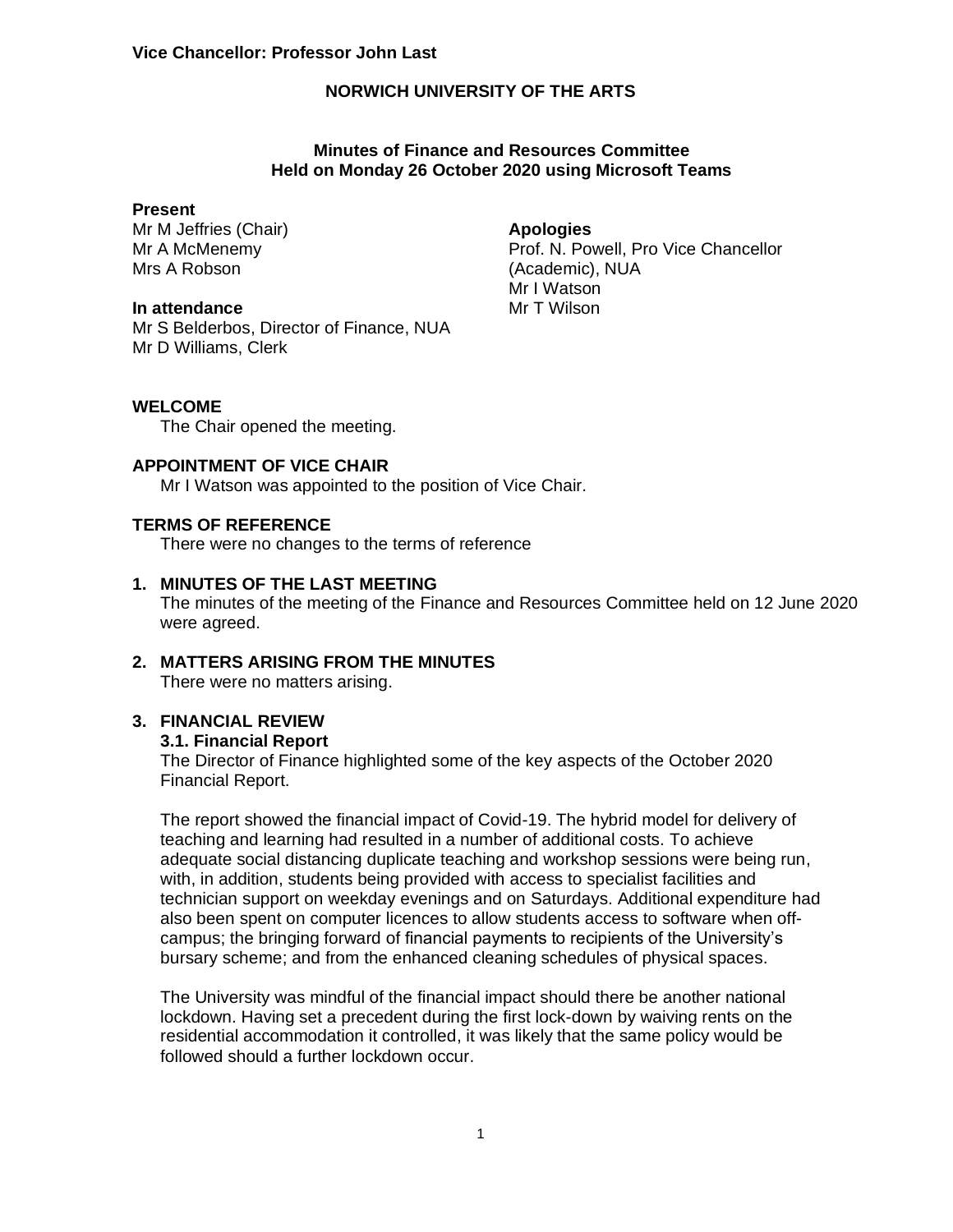The committee noted that to date the financial impact of Covid-19 had amounted to less than 4% of total income. This compared with other higher education institutions for whom accommodating the impact of Covid-19 had amounted to up to 15% of income.

The outcome to undergraduate UK/EU student recruitment for 2020/21 had been very positive. The University had recruited 903 new entrants for the start of the academic year.

For the remaining years of the forecast period, 2021/22 to 2024/25, the University had modelled its financial forecasts using 840 new UK/EU UG entrants. The level of new entrants in the model would be kept under review and revised as further information on the pattern of student recruitment for 2021/22 emerged.

The University had communicated clearly with applicants as to the experience they could expect when enrolling with the University for the 2020/21 academic year. It was believed that this has positively impacted recruitment.

Since arriving on campus the new student cohort had been highly positive about being given physical access to the University facilities, and had readily adopted the behaviours required to minimise the risk of the transmission of Covid-19.

The committee explored changes in the undergraduate retention rate. The reduction in rate for 2019/20, reflected the decision by the University to terminate the enrolment of those students who had failed to resubmit the assessed work required. The Committee suggested that it would be helpful to add a footnote to the Financial Report to detail this factor.

#### **Director of Finance**

The outcome modelled for 2020/21 was for an operating surplus of £3.4M. This incorporated a rise of 8% ( $+£2.0M$ ) in total income to £26.3M, and a 10% ( $+£2.1M$ ) increase in total expenditure to £22.9M. The increase in total expenditure resulted from a rise in both staff (+9% year-on-year) and non-staff (+11.7% y-o-y) costs.

The largest factors driving the increase in staff costs  $(+£1.1M)$  were the actuarial adjustment to the pension LGPS scheme (+c.£340k) and additional costs of hourly paid teaching staff (+ c.£330k) required to support the growth in student numbers.

The rise in non-pay costs (+£1.0M) included higher student recruitment costs (+c.£180k), computer licences to allow access off campus by students (+c.£130k) and increased outreach activity (+c.£90k).

The committee noted that while the government was conducting a one-year public spending review, the Office for Students (OfS) required institutions to submit five-year forecasts. In addition, at the end of the current month, OfS were requiring institutions to submit an interim financial return based on last year's unaudited accounts and this year's financial projections. Both of these returns would be based on the figures contained in the October 2020 Financial Return. The committee approve the submission of both returns to the OfS.

# **Director of Finance**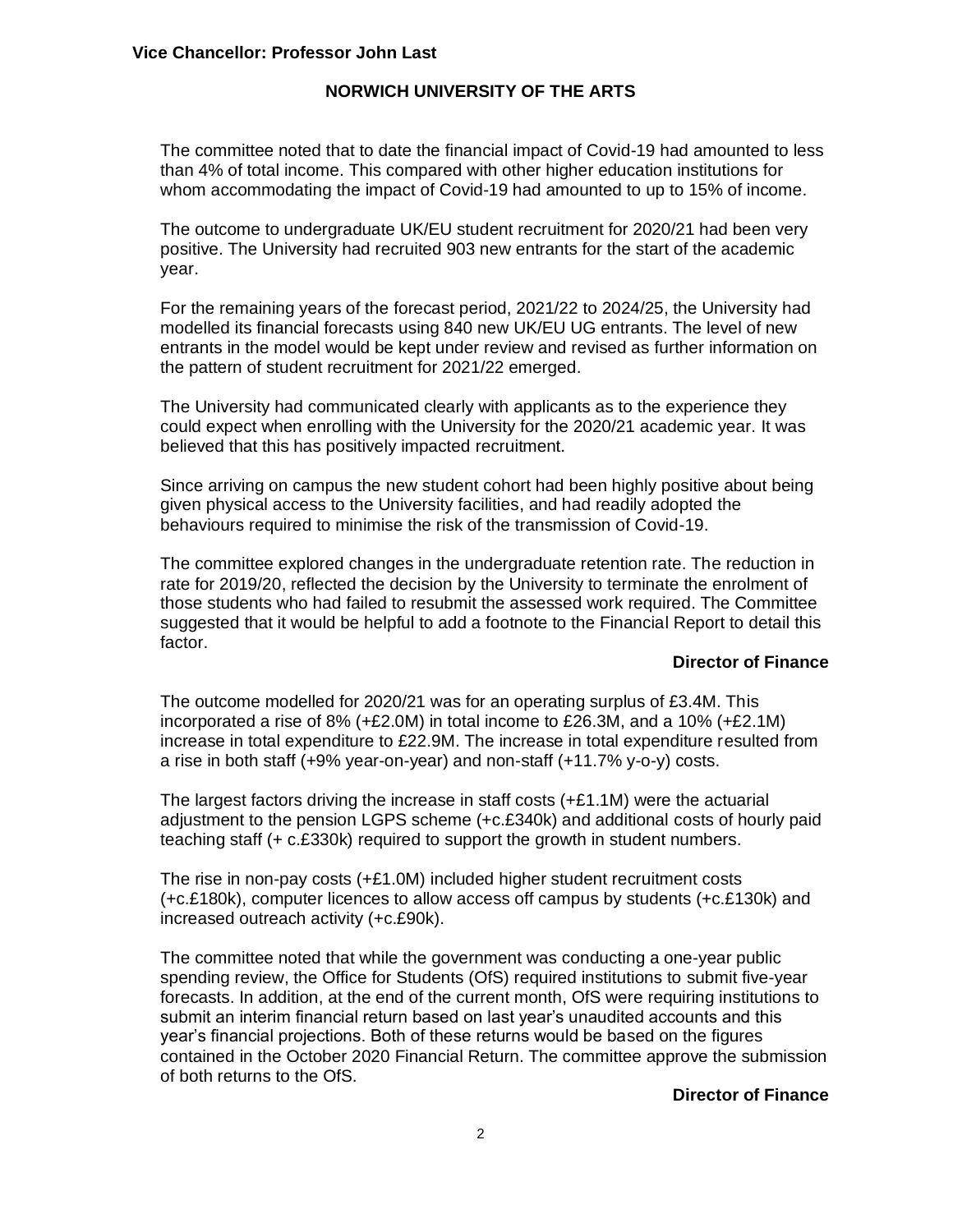Noting capital expenditure of £11.4M, largely incurred in relation to the Duke Street Riverside development, the committee reviewed the cashflow statement. Notwithstanding the continuing planned level of capital expenditure in future years, the University's cash reserves would remain at a very healthy level across all years of the forecast period. After a fall in 2020/21 in cash reserves, operating surpluses in subsequent years would strengthen further an already strong balance sheet.

The Director of Finance was continuing to explore the option of employing professional fund managers to invest some of the University's cash reserves in order to increase the rate of return received.

The Chair thanked the Director of Finance for his report.

The committee noted the Financial Report.

# **4. ESTATES**

## **4.1. Estates Development**

As a Director of RG Carter Holdings Limited, the Chair declared an interest in the item, and offered to leave the meeting if the committee deemed any aspect of the item to be commercial-in-confidence. As the item was for information only, members did not consider it necessary for the Chair to leave the meeting.

The Duke Street Riverside (DSR) development was currently running 9 weeks behind the original schedule. This reflected a combination of the impact of Covid-19, and the discovery of further high-voltage cables at several locations on the site and the finding of other obstacles in the ground.

The development was moving into a phase were the nature of the work made social distance more difficult. Similarly, some disruption in supply chains, especially for supplies procured from the North of England had been noted.

The contractor had instigated evening and weekend working in an effort to make-up time.

The completion date for DSR was very tight, with main concern being whether the student accommodation part of the development would be ready for occupation for the start of the 2021/22 academic year.

The committee explored whether there was any evidence that the impact of Covid-19 was adversely affecting the demand for student accommodation? The evidence locally, and nationally, was that this was not the case. Further, it continued to be the case that there was insufficient University-controlled accommodation to meet the demand from its first-year students.

The Committee noted the report.

The Chair concluded the meeting by thanking all members of the Senior Management team for their work in achieving a successful set of outcomes.

# **5. ANY OTHER BUSINESS**